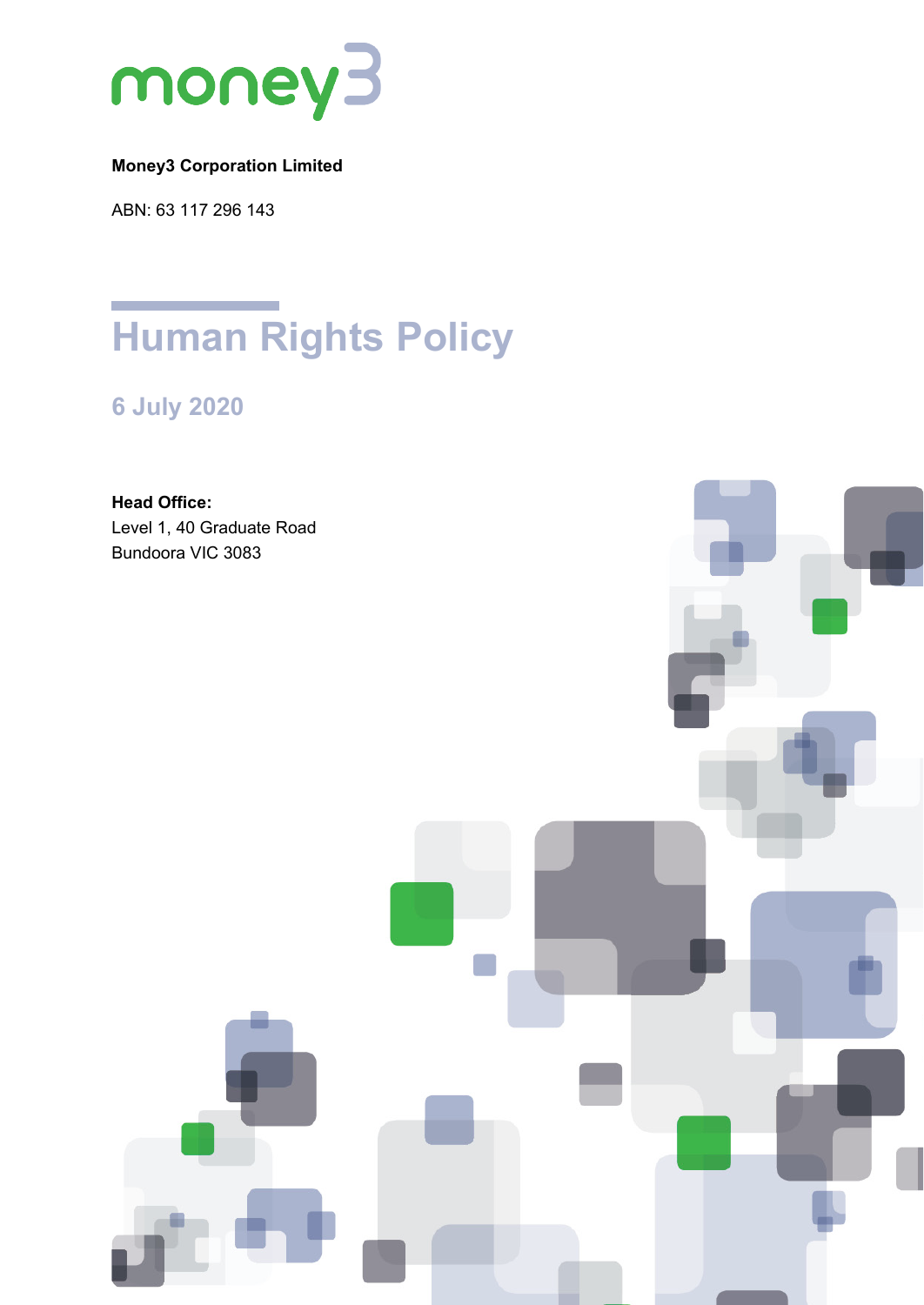### **1. Definitions**

| Term                     | <b>Description</b>                                                    |
|--------------------------|-----------------------------------------------------------------------|
| <b>Money3 or Company</b> | Money3 Corporation Limited (ACN 117 296 143) and<br>its' subsidiaries |
|                          |                                                                       |

#### **2. Related Documentation**

- Audit, Risk & Compliance Committee Charter
- Risk Management Policy
- Code of Conduct Policy
- Whistleblower Policy

## **3. Introduction & Overview**

The United Nations define human rights as rights inherent to all human beings, whatever their nationality, place of residence, sex, national or ethnic origin, colour, religion, language, or any other status.

While governments have the primary responsibility for protecting human rights, businesses have a role to play by respecting them. Through our Company Values, the Company is committed to respecting human rights in the way it does business with customers, through the people it employs and its supply chain.

The Company will conduct business in a way that respects the rights and dignity of people, and avoids complicity in human rights abuses, while complying with legal and regulatory requirements which incorporate the protection of human rights. These include:

- employment laws, covering areas such as discrimination, harassment including sexual harassment, workplace bullying, victimisation, domestic violence and occupational health and safety; and
- consumer, customer, community and supply chain related requirements, covering areas such as responsible products and services, accessibility requirements and adherence to the Australian Modern Slavery Act 2018.

Modern slavery is a term which covers a range of exploitative practices including human trafficking, sexual exploitation, forced labor, forced criminality, domestic servitude, child exploitation and forced organ removal.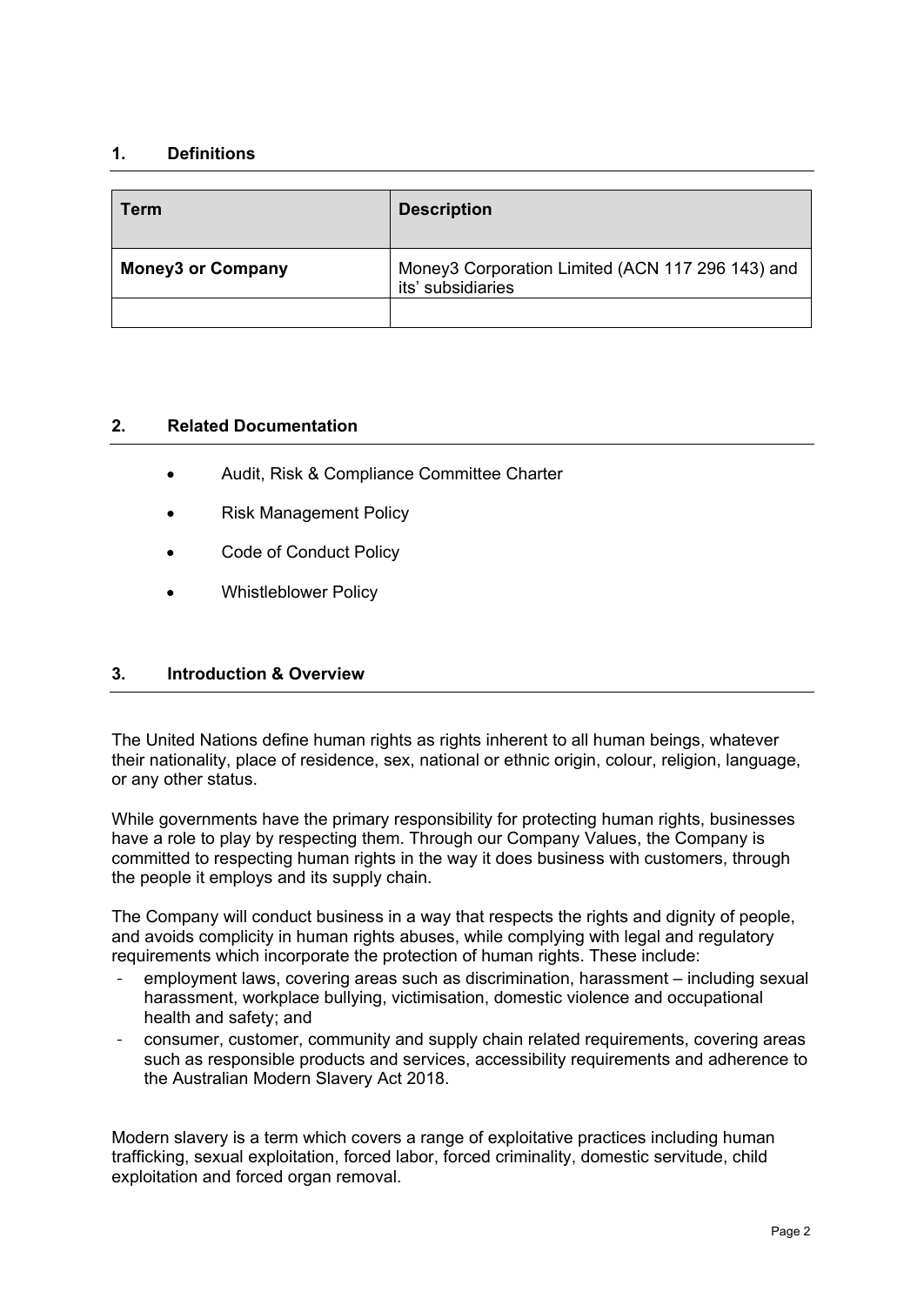### The Company will:

- Avoid causing or contributing to adverse human rights impacts through the Company's business activities and address such impacts if they occur.
- Seek to prevent or mitigate adverse human rights impacts associated with the Company's supplier and third party relationships that are directly linked to the Company's operation.
- Maintain grievance mechanisms to allow those adversely affected to raise concerns (as appropriate).

| 4. | <b>Process</b> |
|----|----------------|
|    |                |

| Design:           | The Company will design and implement a risk management<br>framework.                                |
|-------------------|------------------------------------------------------------------------------------------------------|
| Assess:           | Conduct due diligence on the identified risks in the Company's<br>operations and supply chain.       |
| Mitigate:         | Adopt Strategies for addressing the identified risks.                                                |
| Remediate:        | Develop and implement appropriate remediation measures.                                              |
| Monitor & Review: | Monitor and review the effectiveness of the human rights risk<br>management framework and processes. |
| Report:           | Establish appropriate internal and external reporting (as required).                                 |

#### **5. Responsibility & Reporting**

The Board is responsible for approving the Human Rights Policy, any associated risk management framework and the all external reporting to regulatory authorities on Human Rights or Modern Slavery in its operating jurisdictions.

The Audit, Risk & Compliance Committee (ARCCO) is responsible for overseeing the development and ongoing review of adherence to this policy. The ARCCO will ensure that any breaches in this policy are reported to the Board in a timely manner. The ARCCO will be responsible for reviewing and recommending to the Board the submission of the Modern Slavery Statement under the Australian Modern Slavery Act 2018.

Management is responsible for the development and implementation of this policy. They shall report to the ARCCO.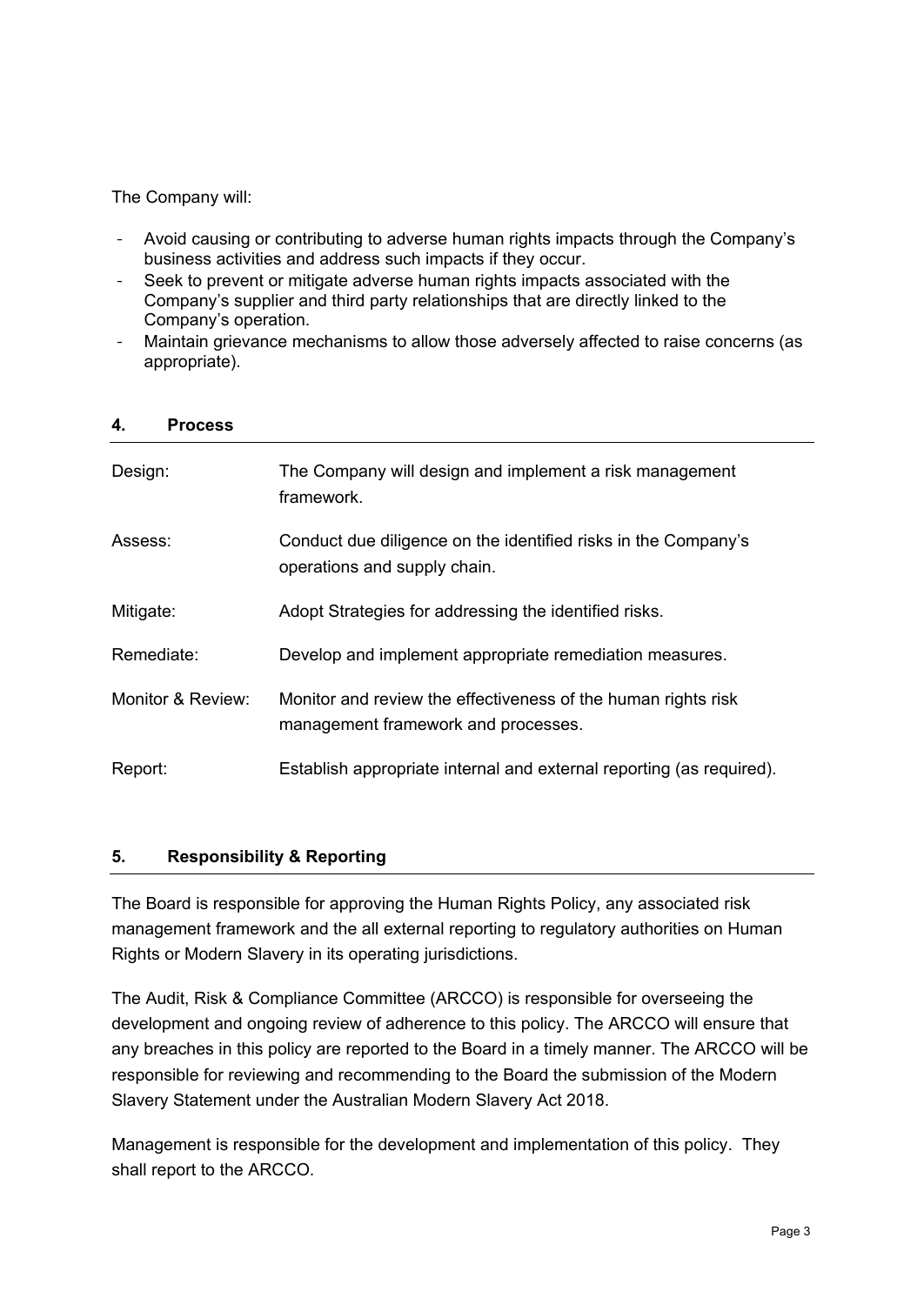This policy shall be reviewed every two years.

#### **6. Application**

This Policy applies to all persons working for or on behalf of, or providing services to, the Company in any capacity, including all Suppliers, Employees, Directors, Officers, Contractors and Consultants.

The Company expects that all who have, or seek, a relationship with the Company to familiarise themselves with this Policy and to act in a way that is consistent with the Company's Values and this Policy.

#### **7. Policy Requirements**

#### *Staff*

The Company will take actions to:

- promote a culture of respect for human rights and embrace both diversity and inclusion in the Company's workforce – with equal opportunities for all.
- facilitate the prevention of work-related risks and health hazards, including addressing occupational health and safety requirements.
- build an inclusive culture where differences are valued, including considering the rights of people with accessibility requirements and raising awareness of accessibility.
- ensure mechanisms are in place to enable its employees to raise concerns in relation to human rights impacts in the workforce and allow grievances to be addressed. This will be facilitated via the Company's Whistleblower policy.

#### *Customers*

The Company will seek to contribute positively to human rights in the communities and countries in which it operates. This includes taking steps to:

- Treat all actual or potential customers fairly;
- Provide access to responsible financial services;
- Adhere to confidentiality and privacy requirements;
- Manage conflicts of interest;
- Support customers and the communities in which we operate in times of hardship; and
- Understand potential human rights risks facing vulnerable groups.

The Company will ensure mechanisms are in place to enable its Customers to raise any concerns they may have in relation to any perceive impact on their human rights and that of the Community. This will be facilitated via the Company's Whistleblower policy.